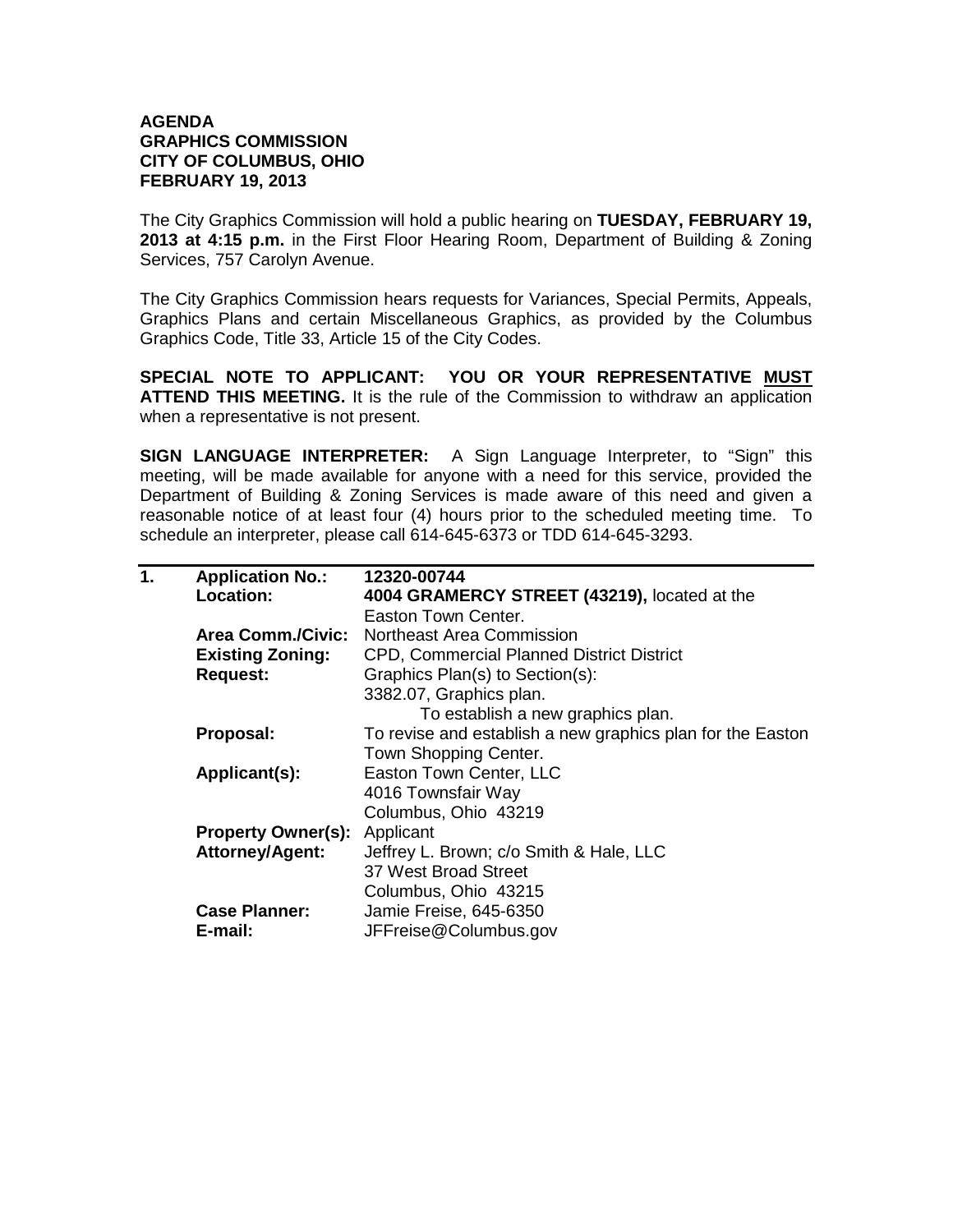| 2. | <b>Application No.:</b><br>Location: | 12320-00745                                                                                            |
|----|--------------------------------------|--------------------------------------------------------------------------------------------------------|
|    |                                      | 1515 LOCKBOURNE ROAD (43206), located at the<br>northwest corner of Lockbourne Road and Frebis Avenue. |
|    | <b>Area Comm./Civic:</b>             | <b>Columbus Southside Area Commission</b>                                                              |
|    | <b>Existing Zoning:</b>              | C-5, Commercial District                                                                               |
|    | <b>Request:</b>                      | Variance(s) to Section(s):                                                                             |
|    |                                      | 3372.606, Graphics.                                                                                    |
|    |                                      | To allow automatic changeable copy in the Urban                                                        |
|    |                                      | <b>Commercial Overlay</b>                                                                              |
|    | Proposal:                            | To convert existing price signs to LED price signs.                                                    |
|    | Applicant(s):                        | Elza, Inc.                                                                                             |
|    |                                      | 1509 Lockbourne Road                                                                                   |
|    |                                      | Columbus, Ohio 43206                                                                                   |
|    | <b>Property Owner(s):</b>            | Applicant                                                                                              |
|    | <b>Attorney/Agent:</b>               | Stanly W. Young III, Allied Sign Co., Inc.                                                             |
|    |                                      | PO Box 07760                                                                                           |
|    |                                      | Columbus, Ohio 43207                                                                                   |
|    | <b>Case Planner:</b>                 | Jamie Freise, 645-6350                                                                                 |
|    | E-mail:                              | JFFreise@Columbus.gov                                                                                  |
| 3. |                                      | 12320-00746                                                                                            |
|    | <b>Application No.:</b><br>Location: | 3900 WEST BROAD STREET (43228), located on the                                                         |
|    |                                      | north side of West Broad, approximately 1,100 feet east of                                             |
|    |                                      | Philipi Road.                                                                                          |
|    | <b>Area Comm./Civic:</b>             | <b>Greater Hilltop Area Commission</b>                                                                 |
|    | <b>Existing Zoning:</b>              | R, Residential. District                                                                               |
|    | <b>Request:</b>                      | Variance(s) to Section(s):                                                                             |
|    |                                      | 3376.09, Permanent signs for other uses in residential                                                 |
|    |                                      | districts.                                                                                             |
|    |                                      | To increase the graphic area of a ground sign from                                                     |
|    |                                      | 32 sq.ft. to 105 sq.ft., and to increase the height                                                    |
|    |                                      | from 8 feet to 28 feet.                                                                                |
|    |                                      | 3376.02, Illumination in residential districts.                                                        |
|    |                                      | To increase the amount of allowed colors from 2 to                                                     |
|    |                                      | 3.<br>3372.806, Graphics.                                                                              |
|    |                                      | To not comply with any RCO standards.                                                                  |
|    | Proposal:                            | To construct a new stand alone entry feature.                                                          |
|    | Applicant(s):                        | DaNite Sign Co.                                                                                        |
|    |                                      | 1640 Harmon Ave.                                                                                       |
|    |                                      | Columbus, Ohio 43228                                                                                   |
|    | <b>Property Owner(s):</b>            | Robert Layman, Jr. TR                                                                                  |
|    |                                      | 3900 West Broad Street                                                                                 |
|    |                                      | Columbus, Ohio 43228                                                                                   |
|    | <b>Attorney/Agent:</b>               | Jeffrey L. Brown; c/o Smith & Hale, LLC                                                                |
|    |                                      | 37 West Broad Street                                                                                   |
|    |                                      | Columbus, Ohio 43215                                                                                   |
|    | <b>Case Planner:</b>                 | Jamie Freise, 645-6350                                                                                 |
|    | E-mail:                              | JFFreise@Columbus.gov                                                                                  |
|    |                                      |                                                                                                        |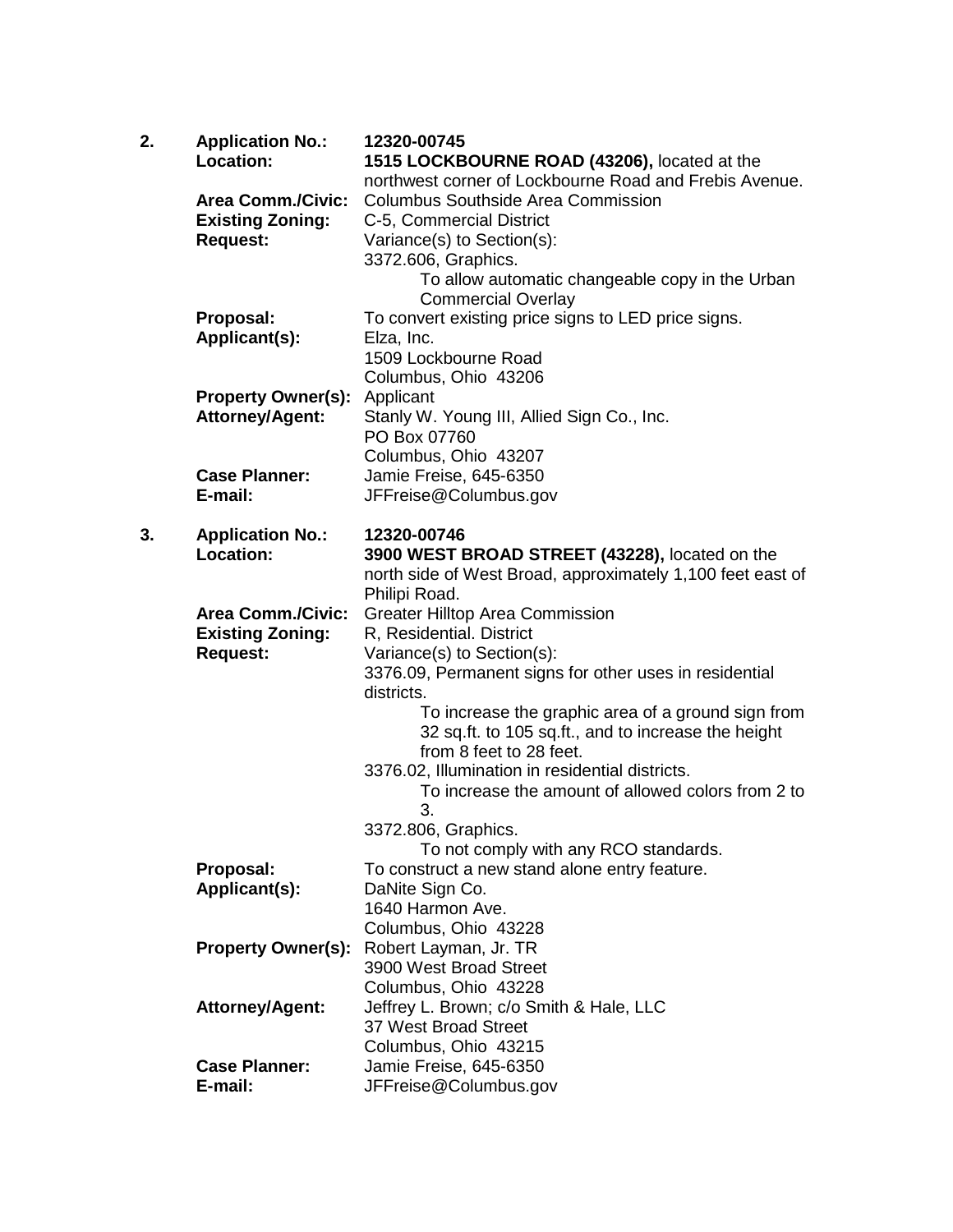| 4. | <b>Application No.:</b><br>Location: | 12320-00747<br>210 OBETZ ROAD (43207), located on the north side of<br>Obetz Road, approximately 1,700 feet east of South High<br>Street. |
|----|--------------------------------------|-------------------------------------------------------------------------------------------------------------------------------------------|
|    | <b>Area Comm./Civic:</b>             | Far South Columbus Area Commission                                                                                                        |
|    | <b>Existing Zoning:</b>              | I, Institutional District                                                                                                                 |
|    | <b>Request:</b>                      | Variance(s) to Section(s):                                                                                                                |
|    |                                      | 3377.08(c,1) Special effects.                                                                                                             |
|    |                                      | To allow an automatic changeable copy graphic in<br>the I, Institutional District.                                                        |
|    | Proposal:                            | To replace an existing ground sign with LED graphics.                                                                                     |
|    | Applicant(s):                        | Michael Clark, Good Shepard Community Church                                                                                              |
|    |                                      | 210 Obetz Road                                                                                                                            |
|    |                                      | Columbus, Ohio 43207                                                                                                                      |
|    | <b>Property Owner(s): Applicant</b>  |                                                                                                                                           |
|    | <b>Attorney/Agent:</b>               | Paul J. Lyda, Sign Effects Limited                                                                                                        |
|    |                                      | 8147 Industrial Parkway                                                                                                                   |
|    |                                      | Plain City, Ohio 43064                                                                                                                    |
|    | <b>Case Planner:</b>                 | Jamie Freise, 645-6350                                                                                                                    |
|    | E-mail:                              | JFFreise@Columbus.gov                                                                                                                     |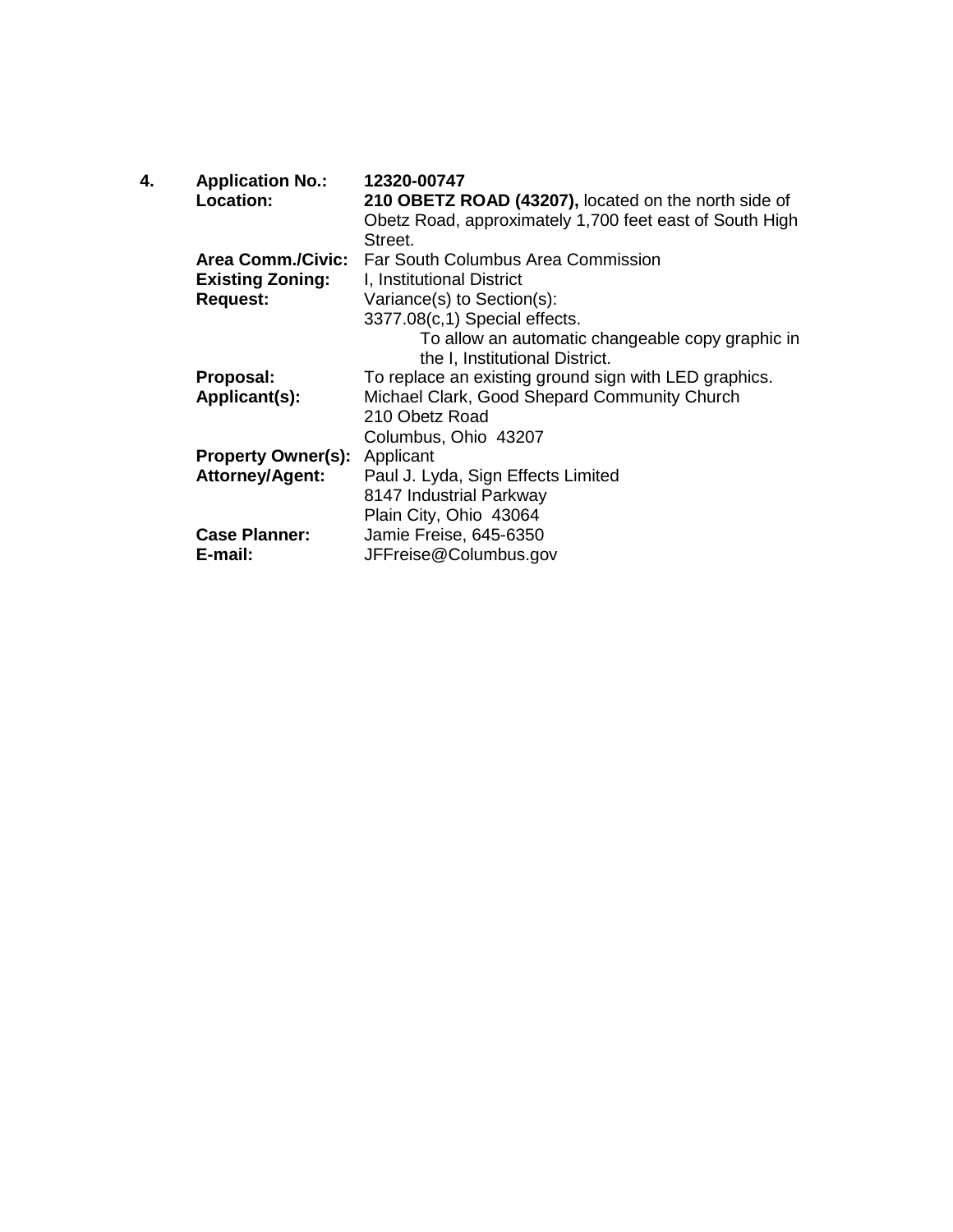## **HOLDOVER CASES:**

| 5. | <b>Application No.:</b>   | 12320-00664                                               |
|----|---------------------------|-----------------------------------------------------------|
|    | <b>Location:</b>          | 4849 EVANSWOOD DRIVE (43229), located on the west         |
|    |                           | side of Evanswood Drive, approximately 1500 feet north of |
|    |                           | Morse Road.                                               |
|    | <b>Area Comm./Civic:</b>  | <b>Northland Community Council</b>                        |
|    | <b>Existing Zoning:</b>   | M, Manufacturing District                                 |
|    | <b>Request:</b>           | Graphics Plan and Variance(s) to Section(s):              |
|    |                           | 3377.26, Permanent on-premises roof signs.                |
|    |                           | To allow a permanent on-premise roof sign-                |
|    |                           | Graphics Plan Required.                                   |
|    |                           | 3375.06, Street classification.                           |
|    |                           | To permit an LED graphic along an interstate.             |
|    |                           | 3377.07(C), Tables of elements for on-premises wall       |
|    |                           | signs.                                                    |
|    |                           | To increase the allowable square footage of a             |
|    |                           | graphic from 365 sq.ft. to 863 sq.ft.                     |
|    |                           | 3377.24(B), Wall signs for individual uses.               |
|    |                           | To increase the allowable square footage of a             |
|    |                           | graphic from 10 sq.ft. to 97 sq.ft.                       |
|    | Proposal:                 | To install a rooftop LED sign and sign package.           |
|    | Applicant(s):             | Orange Barrel Media                                       |
|    |                           | 3400 Southwest Blvd.                                      |
|    |                           | Columbus, Ohio 43123                                      |
|    | <b>Property Owner(s):</b> | Continental Capital Fund I Ltd., c/o Continental Real     |
|    |                           | Estate                                                    |
|    |                           | 150 East Broad Street, Suite 200                          |
|    |                           | Columbus, Ohio 43215                                      |
|    | <b>Attorney/Agent:</b>    | Jeffrey L. Brown; c/o Smith & Hale, LLC                   |
|    |                           | 37 West Broad Street                                      |
|    |                           | Columbus, Ohio 43215                                      |
|    | <b>Case Planner:</b>      | Jamie Freise, 645-6350                                    |
|    | E-mail:                   | JFFreise@Columbus.gov                                     |